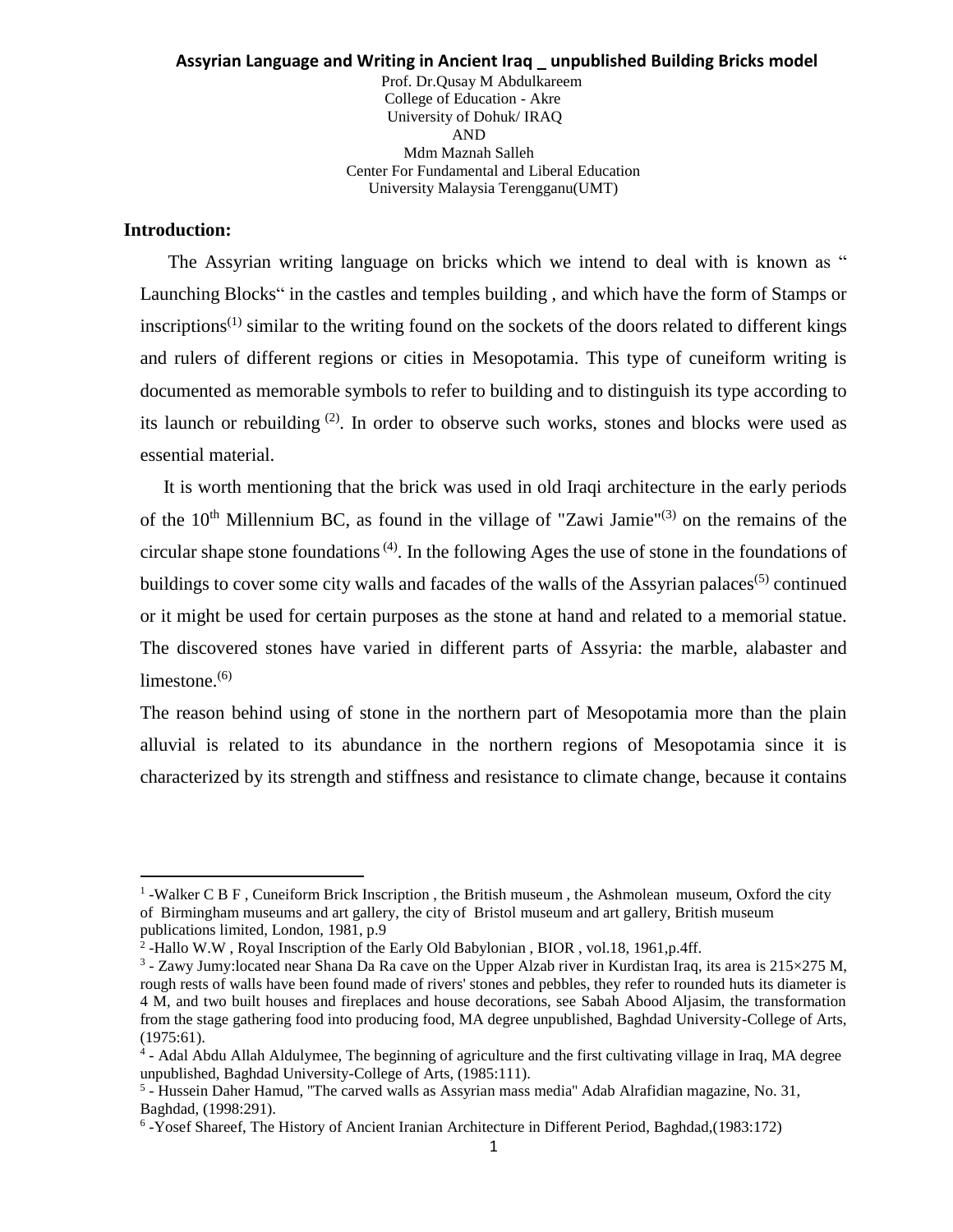minerals and other compounds that cohere with each other to make up the stone itself<sup> $(7)$ </sup>. In the Sumerian language, the stone was known as " $NA<sub>4</sub>$ " which resembles in the Akkadian language the word "abnum".(8)

#### **I- Describing the Remains:**

The first model of the remains that we have is a (brick) overall dimensions is 27.2 cm long and 22.3 cm wide and 5.5 cm thickness, cuneiform text is devoted to the king "Shalmanassar first" (1274 - 1245 BC.)The text consists of six lines of the Assyrian Akkadian language As regards to how and where it was found , it is now in the "Museum of Erbil," and put there by someone found it in unknown archaeological site which now represents a cemetery, the people of the region buried their dead for decades, and the hill, which was held by the cemetery is located within the boundaries of a village called (Pastam) which is About 20km to the north of the famous ancient city of Nimrud, on the east bank of the River "Zab the highest" within the limits of the city, "Kalak" (See map -1-), in Erbil governorate.

The second model of the remains which we will show is taken from the modern Assyrian era (the first millennium B.C), and specifically it is due to the reign of King Šarrukin (Sargon) (722 704 BC).The text contains four lines of cuneiform writing on Assyrian square-shaped building brick in the city was known "Dur-Sharokeen"(Khorsabad).<sup>(9)</sup>

## **II- The language of the texts:**

 $\overline{a}$ 

 The Assyrians and their neighbors of the Hittites, and others use the Sumerian language as well as the Akkadian language (Assyrian), which was the language of correspondence, treaties and international relations during the second millennium BC (fourth century BC).  $^{(10)}$ The Sumerian and Assyrian languages have been studied side by side in the capital Hittite "Hatusha", $(11)$  and the excavations there showed Dictionaries of languages in this regard) $(12)$ .

 Through the study of the Assyrian writing texts it has been observed that most Sumerian words are of one syllable and many syllables that are associated cuneiform signs are originally Sumerian referring to Assyrian written expression and meaning, and apparently, the use of such a method for writing on stones and memorial status fit with the nature of the writing on the stone using a drilling method, as opposed to writing on clay using method of printing by

<sup>&</sup>lt;sup>7</sup> - Hameed Mohammad Hussein, The Influence of the Building Iraqi House Over Eras, Baynal Nahreen Magazine, No 49-50, Baghdad (1985:72).

<sup>8</sup> - Labat R Manuel D Épigraphie Akkadienne (= MAD) ,2002, Paris,no.229,p.125.

<sup>&</sup>lt;sup>9</sup> - Rawlinson H.C. The Cuneiform Inscription of Western Asia, II , Pl.50, col.I, II, 26.

<sup>&</sup>lt;sup>10</sup> - Doblovour E, signs and miracles studies in methods and curriculums used in reading and writing and ancient languages, translated and presented by Amar Hatim, (Libya-Tunis,1983:224).

<sup>&</sup>lt;sup>11</sup> - Anton Mortkrat, the history of Far East, translated by Tawfeeq Sulyman- Ali Abu Assaf, Damascus 1967.

<sup>&</sup>lt;sup>12</sup> - Ahmed Zydan Khalf Salah Alhadydy, the Assyrian relations with the modern Hittites kingdoms in north of Syria (911-612 BC), un published PhD Thesis, University of Mosul, College of Arts, History Dept. (2005:86)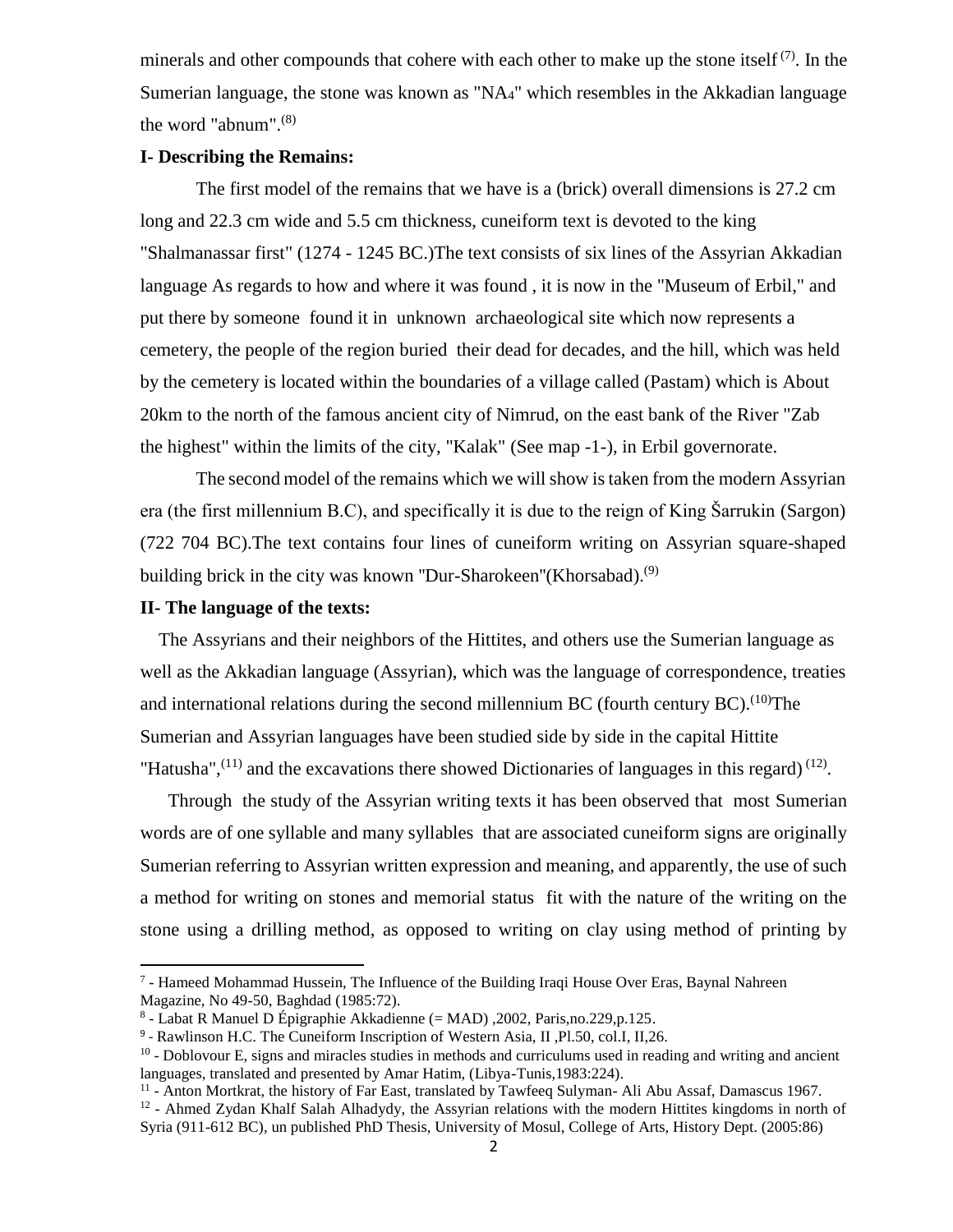pressing on the soft clay, which enables the writer to save time used in writing the long Assyrian word consisting of several syllables substituting one Sumerian syllable. This method may also abbreviate this space available to write on the surface of the stone, so deliberately used to replace the Assyrian symbol word with one cuneiform mark to express one word of one syllable in the Sumerian language.<sup> $(13)$ </sup>Therefore, the reader of the cuneiform writing must master Sumerian cuneiform marks and be knowledgeable of the Akkadian language.

 According to the city of Ashur mentioned in the text, it is the first home of the Assyrians and the headquarters of a large worship of their gods Ashur, the name came in cuneiform texts written in several Sumerian and Akkadian formats<sup>(14)</sup>.

 Ashur has been mentioned in the old Assyrian texts from Old, Middle ,and Neo Akkadian Ages and found identical name of the city in literature ,e.g. , in the Akkadian Age the name was written as "aš-šur.ki" (City of Aššur) and the form of the name appeared in "Ibla" (Mardeekh hill) once as " a-šur.ki" and another as "aš-šur-ki".<sup>(15)</sup> In the Old and Middle Assyrian age , on the other hand , the name was written syllabically as " a-šu-ur.ki" or " ašur.ki"<sup>(16)</sup>. Generally speaking, in the Modern Assyrian age, writing names was syllabic form by doubling the first consonant sound "šš" to have it as "aš-šur.ki" which is available in the text we are dealing with and the name of the city called " Aššur "used to be familiar since the Arabic and Aramic references mentioned the name as "Aqour - Aššur ".<sup>(17)</sup>

### **III- Texts Writing Period:**

 $\overline{\phantom{a}}$ 

 Researchers designated the period between the middle of the second millennium BC, which marks the ascension "Bozzor Assyria" the third about 1521 BC. the Assyrian throne and until the beginning of the rule of "Adad Nirari" the second (in 911 BC)., the Middle Assyrian era.<sup>(18)</sup> During this period a number of powerful kings who continued, in their reign,

<sup>&</sup>lt;sup>13</sup> - Jorny A.R. Hittites, (London,1952), translated by Mohammad Abdula Kader, revised by Faysal Al-Waaly (1963:175-177).

<sup>&</sup>lt;sup>14</sup> - Ryad Ibrahim Mohammad Ahmed Al-Jibory, unpublished texts cuneiforms from the modern Assyrian reign-Assyrian city, unpublished MA thesis, University of Mosul, College of Arts, (2004:16-17). To know the readings mentioned on the tense of Ashur , you can see the following sources:

Nashef,K, Die Orts – und Gewässernamen der altassyrischen zeit, Germany (1991),p.14-20.(RGTS,4) ; Nashef Die orts – und Gewässernamen der mittelbabylonischen und mittelassyrischen zeit , Germany(1982), (=RGTC,5) ; Groneberg ,B., Die orts- und Gewässernamen der altbabylonischen zeit , Germany (1980), p.41-45.(=RGTC,3); Edzar,D.O., and others Die orts- und Gewässernamen der präsargonischen und sargonischen zeit,Germany(1977) ,p.20 (=RGTC) ; Eedzard,D.O.farber,G., Die Orts-und Gewässernamen der zeit der 3. Dynastie von Ur, Germany  $(1974)$ , p.19 (= RGTC,2).

<sup>&</sup>lt;sup>15</sup> - Michalowski, P., Third Millennium Contacts: Observation on the Relationships between Mari and Ebla, JAOS, 1985, 105, part.2, p.297.

<sup>&</sup>lt;sup>16</sup> - Talib Munaam habeeb, the career and the achievements of Sanhareeb (705-681 BC) unpublished MA thesis, university of Baghdad, College of Arts, (1986:6).

<sup>&</sup>lt;sup>17</sup> - Alhamawy Yaqoot, Muajam Albuldan -The Dictionary of Cities- Tehran Printing, (1965:119).

<sup>&</sup>lt;sup>18</sup> -Taha Baqer, An Introduction Ancient Civilization History, part .1, Baghdad, (1973:484)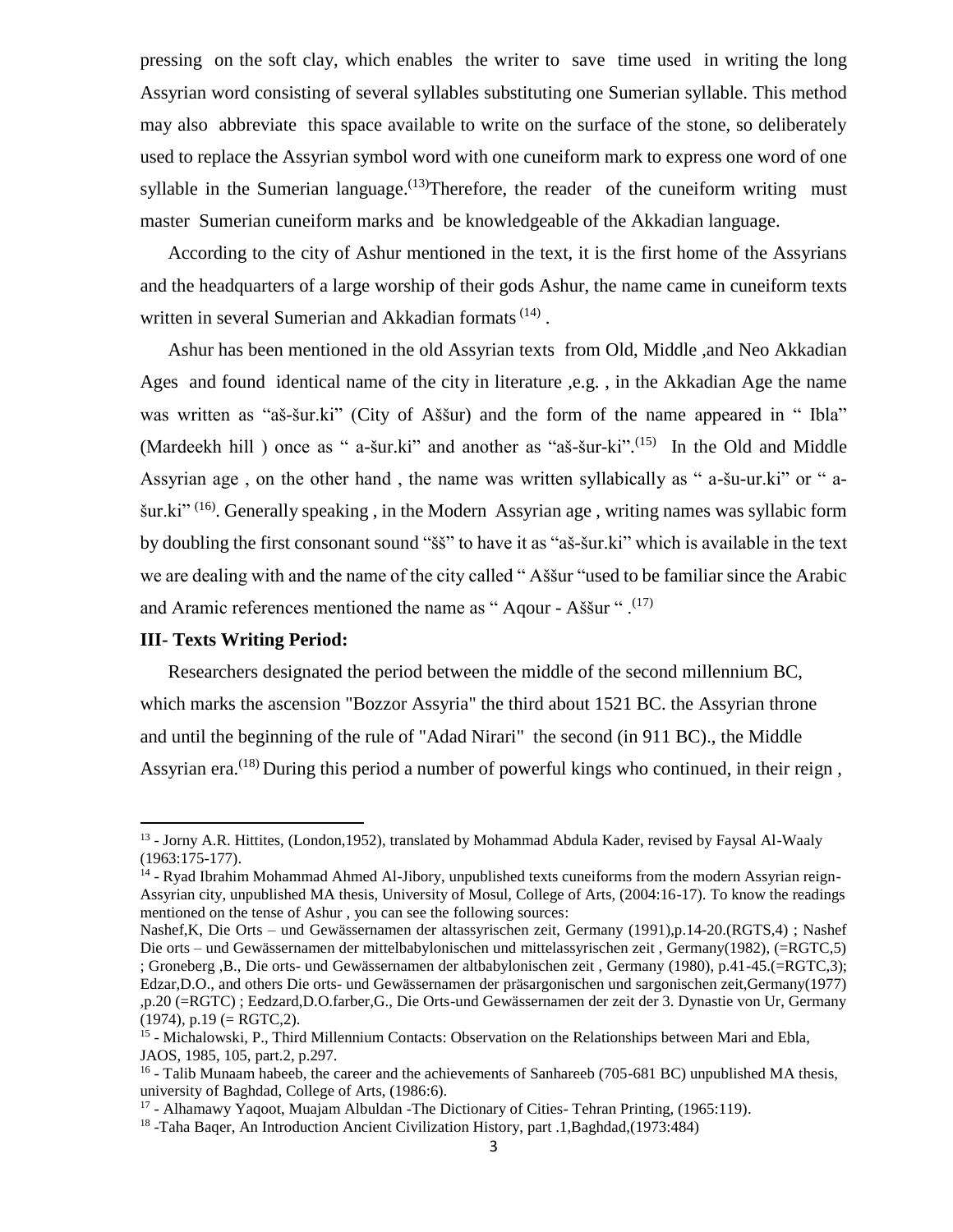the growth of the Assyrian state and its strength increased,  $(19)$  one of those kings was "Eric – Den -Eli " (1319- 1308 BC)., who sent several campaigns to the southern border which increased the prestige of the Assyrian state. $(20)$ 

 Following him, then, was King "Adad – Nirari the first "(1307 -1275 BC.), who walked in the footsteps of his predecessors, and was able to confront his opponents outside the boundaries of his kingdom, and repel many of the attacks on the kingdom.<sup> $(21)$ </sup> Then successively after "Adad Nrara" first, his son, "Shalmanassar I" (1274- 1245 BC)<sup>(22)</sup>, ruled the Assyrian state .During his age many movements were carried out by some external kingdoms to effect and control the Assyrian state and to reduce its power and dominance, but he has sought, just like his predecessor to impose his strength and to maintain the glory of the Assyrian Empire, and ward off the external threats, he also contributed to the creation of many buildings and Urban achievements. He was well known for his interest in the symbolic idea of the history, e.g., he mentioned, in one of his writings on the history of building a temple in the city of Assyria, saying, "This temple was built by the King, "Oshiba<sup>l</sup>" who is considered to be King sixteenth in the list of the kings of Assyria, and the temple was rebuilt by "Aarichom the first," King number thirty-third in the list of Assyrian kings. The temple was reconstructed by king "Shamshi Adad" the first (1831-1781 BC), and finally it was restored by King Shalmanassar, after 580 years from the date of construction for the first time."<sup>(23)</sup> Perhaps the present memorial text inauguration is located in a series of achievements Urban carried out by King Shalmanassar I, during his time the text is documented and carried his name and the name of his father and grandfather , where his trio name was documented to prove lineage sequence by mentioning his father and grandfather, and this reminds us of the administrative tripartite which required mentioning names of the employee or the chief administrative officer as if simulating what we have nowadays.

Next, for The period of the second model writing, Researchers named that as the modern Assyrian era or it is known as the reign of the second Sargon Dynasty (721-612 BC), and specifically during the period of the rule of the Assyrian king ''Sharokeen'', who did not think to build a new capital for the Assyrian in his first crowing days, resources refer to that he settled in the Assyrian city during the first years of his rule, then he transferred into ''Nineveh''

 $\overline{a}$ 

<sup>&</sup>lt;sup>19</sup> - Ibid.

 $20$  - Waleed Muhammed Saleh Farhan, The Political Relationship of Assyria State, M.A, degree thesis, College of Art, University of Baghdad,(1967:51).

<sup>&</sup>lt;sup>21</sup> - Grayson, A K, Assyrian Royal Inscriptions, Part 2, Wiesbaden, 1972/76, p.60.

<sup>22</sup> - Munn - Rankin. J. M, Assyrian Military Power, 1300 - 1200 B.C, CAH, Vol, 11, Part.2, 1975, p.279.

<sup>&</sup>lt;sup>23</sup> - Farooq Naser Al- Rawi, The Science and Knowledge, Iraqi Civilization Encyclopedia, part.2,

Baghdad,(1985:274).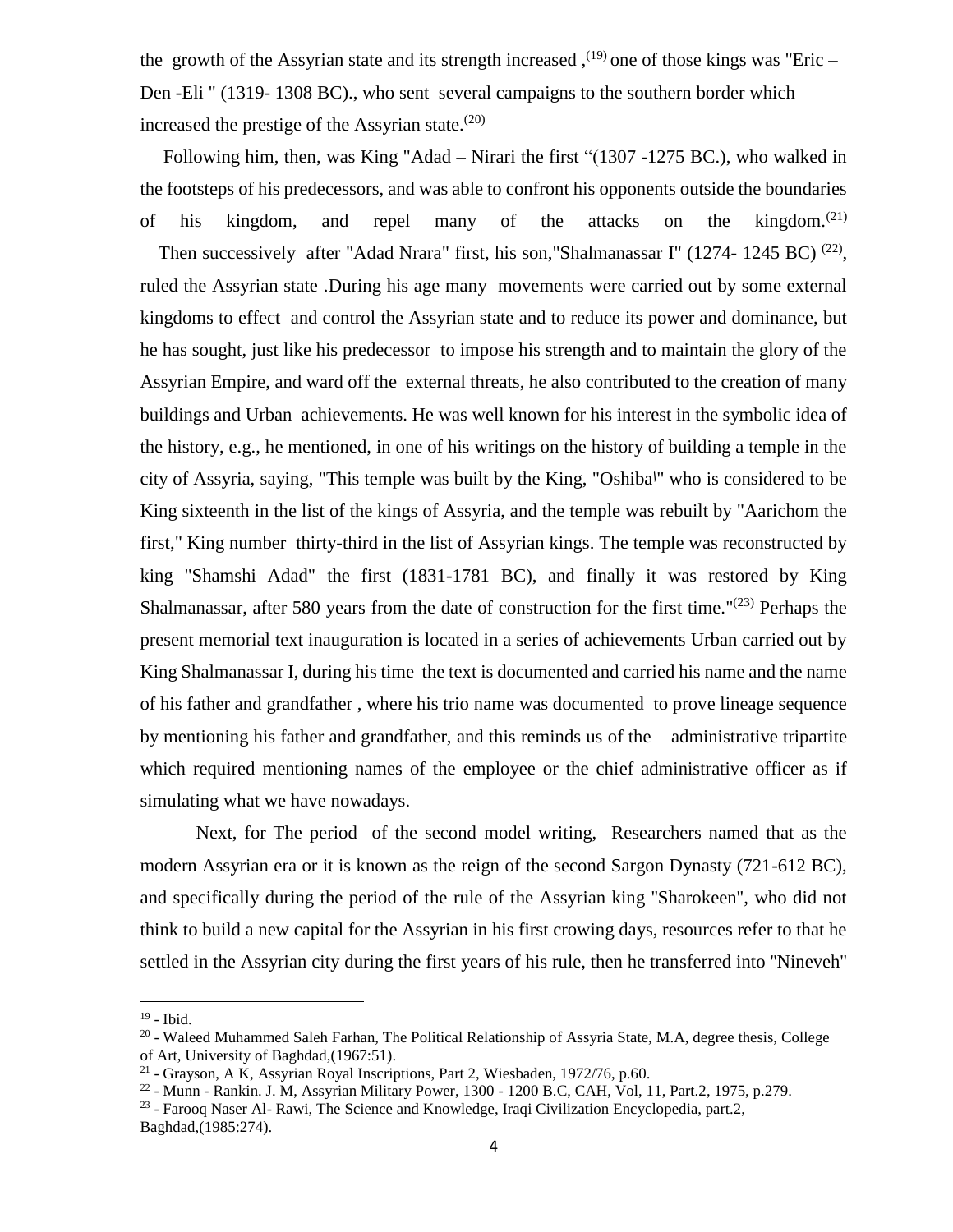the important Assyrian capital, then he chose ''Kalikh'' (Namrud) as one of the four most important Assyrian cities and capitals, finally, he decided to build a new capital which was fit his name, position, and his new Sargonian dynasty, after spending five years of ruling, he decided to put the foundation stone in a new position in 717 BC, after taking the throne in winter 722 B.C.<sup>(24)</sup> The city was known after the discovering of the brick in the king's palace under the name "Dur-Sharokeen".<sup>(25)</sup> (see map.6)

It is worth mentioning that the era of the Assyrian king ''Shaerokeen'' represents the beginning of ruling new dynasty kingdom founded to set the latest Iraqi political epoch in the north of Mesopotamia, the successors kings did not have the same capability of strength and greatness<sup>(26)</sup> the last king was "Sin- Šar-Aškin" in his last ruling Nineveh collapsed and the Assyrian cities and emperor crumpled with the end of his era in (612 B.C).  $^{(27)}$ 

Tracing the cuneiform texts, we find many signs in different resources ensuring the name of "Door Sharrokin" (Dur-Šarru- kin)<sup>(28)</sup> with three syllables of three cuneiform signs, the second and the third syllables are the right linguistics Assyrian name of the king ''Sharrokin'' which is pronounced wrongly as ''Sargon'' whereas the right pronunciation is ''Sharrokin''  $(\text{Sarrukin})$ , while the first syllable refers to the city as "fort" or fence which is pronounced in Akkadian language "dūru" interpreted in Samarian,  $(BAD<sub>2</sub>)$ <sup>(29)</sup> but if we go back to the same name which included the name of Assyrian king ''Sharrokin' we find that the last syllable of the name (kenu/kinu) which means the stable, the fair or the assure.<sup>(30)</sup> But the well-known name of the city is ''Khorsabad'', the resources mention that it is declined and taken from another spelling which named the city, it is ''Khsro Aabad'' which was called by Sasanyian, (Parisian people ruled Iraq and Farris periods of time  $(226-637 \text{ C})^{(31)}$  it is those who changed the name from ''Dor Sharrokin'' or ''Sargon'' city into ''Khsro Aabad'', it was mention by ''Yagot

 $\overline{\phantom{a}}$ 

<sup>&</sup>lt;sup>24</sup> - Iva Kanjek – Care Shabowm, the ancient history of Assyrian, translated by Farooq Ismail, Dar Alzaman, 1st printing, Damascus, (2008:69).

<sup>&</sup>lt;sup>25</sup> - Rawlinson H.C. The Cuneiform Inscription of Western Asia, II, Pl.50, col.I, II,26.

<sup>&</sup>lt;sup>26</sup> - Three kings came after Shrookeen (Seen – Aakhy – Aryba (704-681) and the Assyrian king Akhy – Adin (680-669) and the Assyrian king Bany – Aably (627-668) for more information, see: Muaath Habish Khider Alaabady, the royal annalists in the modern Assyrian period, unpublished MA degree, College of Arts, University of Mosul, (2006:51).

<sup>&</sup>lt;sup>27</sup> - Taha Bager, An introduction in the history of old civilizations. 1<sup>st</sup> part, Dar Albyan, 1973:515ff.

<sup>&</sup>lt;sup>28</sup> - Ebling and Meissne, Realexikon der Assyriology, Vol.I, p.249.

<sup>29</sup> - Labat R, op.cit, No.152

<sup>30</sup> - Ibid, No.85.

<sup>&</sup>lt;sup>31</sup> - Farege Bassmajy, Iraqi museum treasures, General directorate of agrology, Baghdad, (1972:69).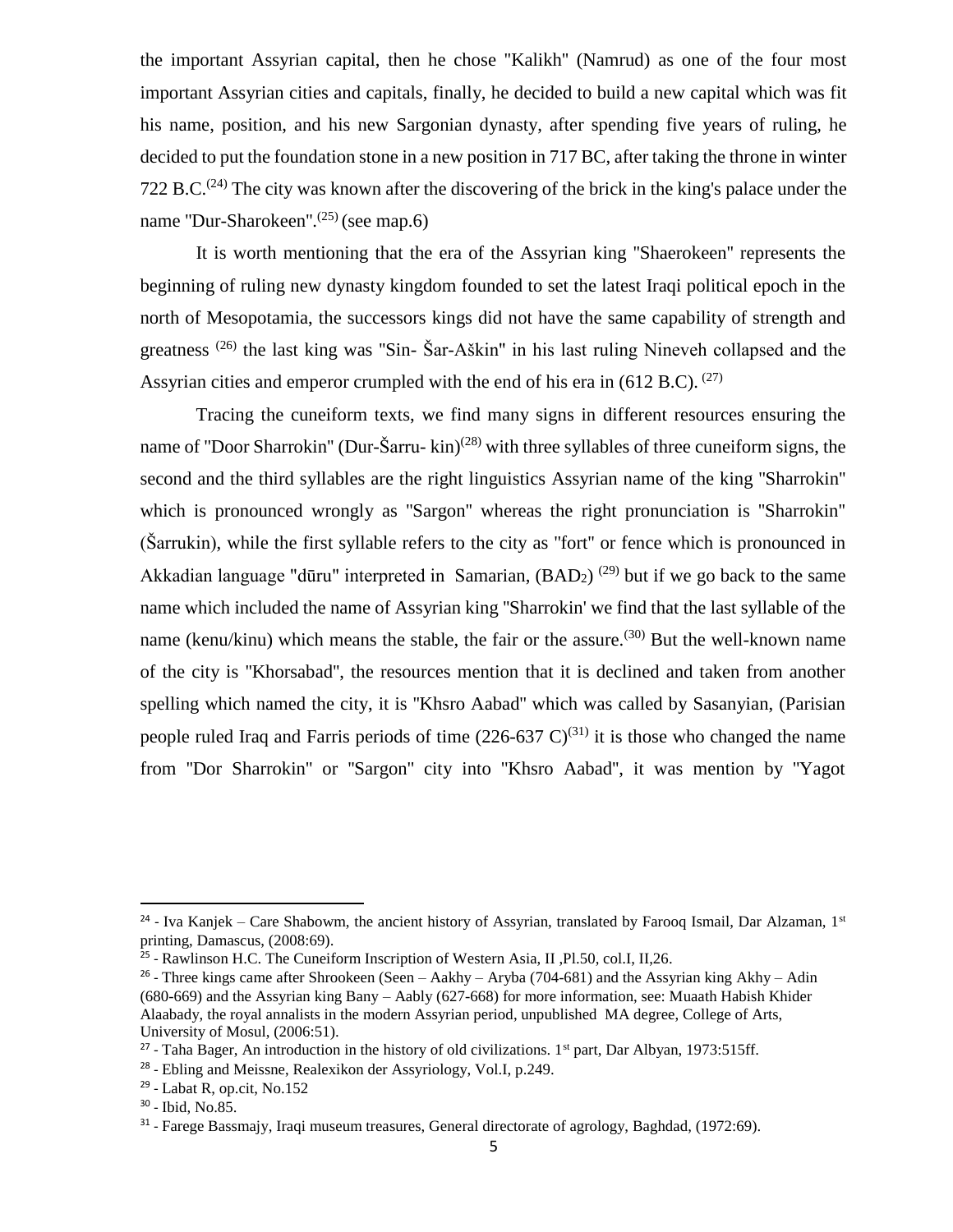Alhamawy" in the seventh hundreds of Hijjra under the name "khorstoobad", $^{(32)}$  hence the name was declined into "Khorsobad" which is known nowadays.<sup>(33)</sup>

The place of discovering the brick was the mentioned city, particularly the ground of king's palace ''Sharrokin'',(see fig.7) in his ''Dur-Sharrokin'' city, the resources mentioned that he wanted to build a unique palace; it was described as ''unequal palace'' to prove that a text was left on brick which was found among the ruins of the palace saying:

> ''Sharrokin the second, the king of the world, he built the city, ''Dur Sharrokin'' and he gave its name and its palace (unequal), who built it inside it." $(34)$

# **V- Reading the first model Text :**(see Fig.2, 3)

- 1- É.GAL md šùl-ma-nu-SAG
- 2- MAN KIŠ
- 3- A <sup>d</sup>U-ÉRIN.DUH MAN KIŠ -ma
- 4- A GID2-de-en-DINGIR(ili) MAN Aš-šur
- 5- šá É <sup>d</sup>UTU LUGAL
- 6- šá URU Ki-li-z[i]

## **English Translation:**

- 1- (Property) of the palace of Shalmanassar I,
- 2- king of the universe,
- 3- son of Adad-nērārī king of the universe also,
- 4- son of Arek-den-ili king of Assyria,
- 5- (Brick) of the temple of Šamaš, king,
- 6- of the city Kilizi.

 $\overline{a}$ 

## **VI- Reading the Second model Text:**

# **1ـ Reading the lines of the second brick (see fig.8) :**

 $E_2$  GAL  $\quad$  DIŠMAN. GIN,  $GAR$  <sup>d</sup>BAD NU.  $E\ddot{S}_3$  aš – šur, MAN dan- nu MAN  $\check{su}_2$ , MAN KUR aš – šur .

<sup>32</sup> - Shihab Aldeen Yagoot Alhamowy, ibid, 358.

<sup>33 -</sup> Kahtan Rasheed Salah, the Agrological Scout in Iraq, General Establishment of Agrological and Heritage (1987:31).

<sup>&</sup>lt;sup>34</sup>- Mohammad Ajaj Aljumayly, Sample of Planning and Building the forth Assyrian Capitals- Study in the History and Planning of the Ancient Cities, unpublished PhD Thesis Submitted to the Arabic History and Heritage Higher Studies Institute, Baghdad (2008:407).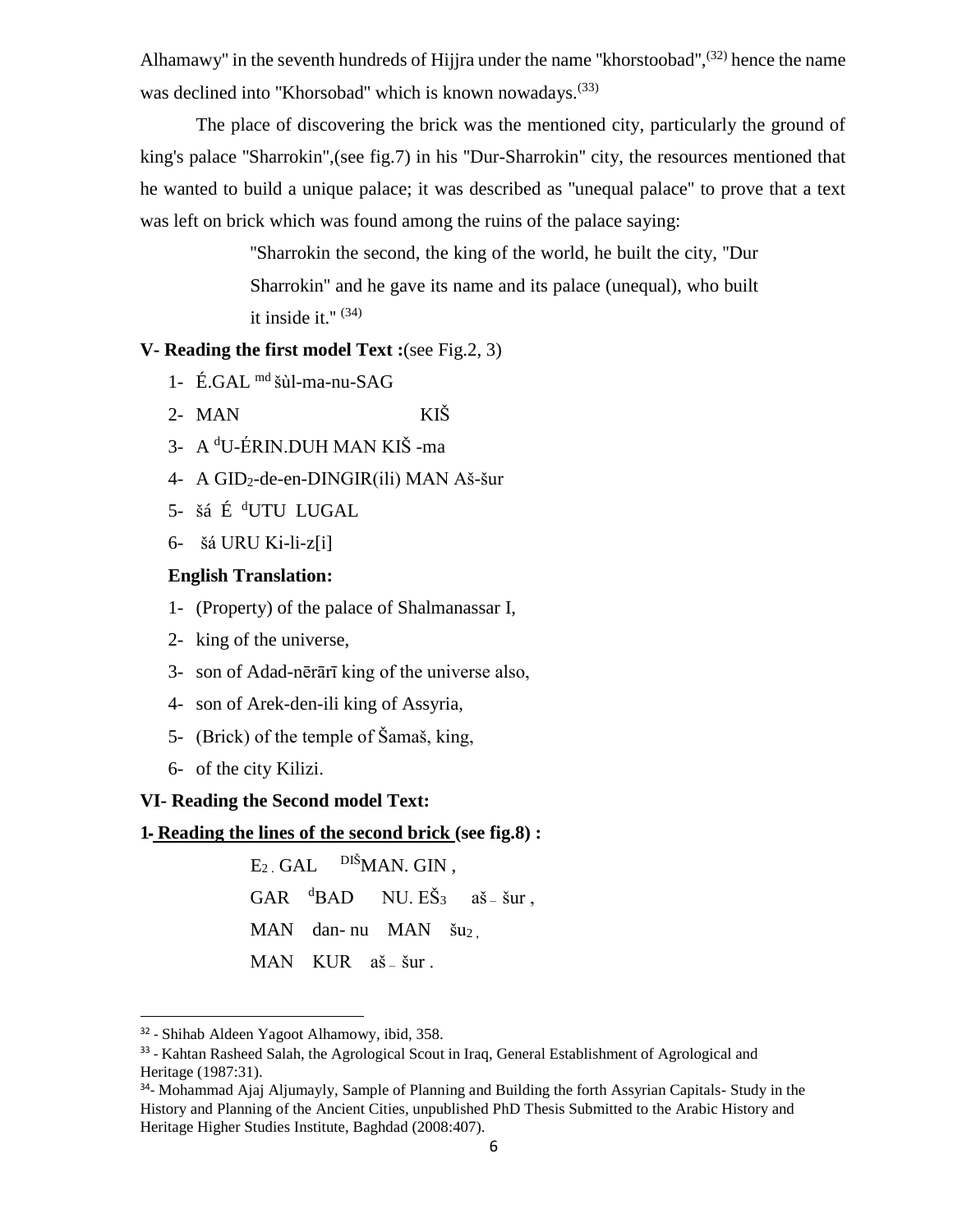### **2 ـTranslating the Lines in English:**

- Sharrokin palace,
- The ruler (appointed by) the god Enlil, the owner of high position<sup>(32)</sup> for Assyrian,
- strong king, the king of world (universe),
- The king of Assyrian country.

**The general translation:** ''The place of the king Sharrokin, the appointed ruler by the god

# **VII - recommendations:**

 The first model given the importance of codification of such a building brick from the era of King Shalmanassar I and his building of an important temple in "Kilizi" city above which are the ruins of the graves of ancient people of the village "Bastam" in particular, and the city, "Kalak" in general , it is likely that this site has a great importance in the eyes of researchers and specialists who wish to be accurately introduced to the site of the city of "Kilizi" which consists of precious and valuable information contributing to the detection and further information concerning the Assyrian cities in northern Mesopotamia, and the relationship of the city in the Assyrian with other cities. So my call is an urgent need to preview this archaeological hill and try to detect its archaeological remnants and foundations of its buildings (see pic.4), or at least stopping burying newly dead people until discovering and diagnosing the site, the roof of the hill specially contains a lot of ancient pottery pieces belong to various pieces (see pic.5).

The second model of the (brick) lies in assuring the significance of the last Assyrian capital with its completed-utility which emulates the veteran Assyrian cities preceded it such as Nineveh and Kalih which evokes interesting, and which withdrew with its building the greatest kings of the modern Assyrian era and the foundation of the last Assyrian dynasty which carried his name, it is the Sargonian dynasty, it was probably the selection for economic and political reasons concerning choosing Sharrokin's king a new capital for his kingdom, definitely, the brick assured that the building of the palace was for the king Sharrokin, the one who built the city and the nobility man by the oldest greatest Iraqi gods, it was the god Enlil. It is necessary to start agrological process again in all parts of the city including the king's palace which was discovered on its ground the brick coincidently.